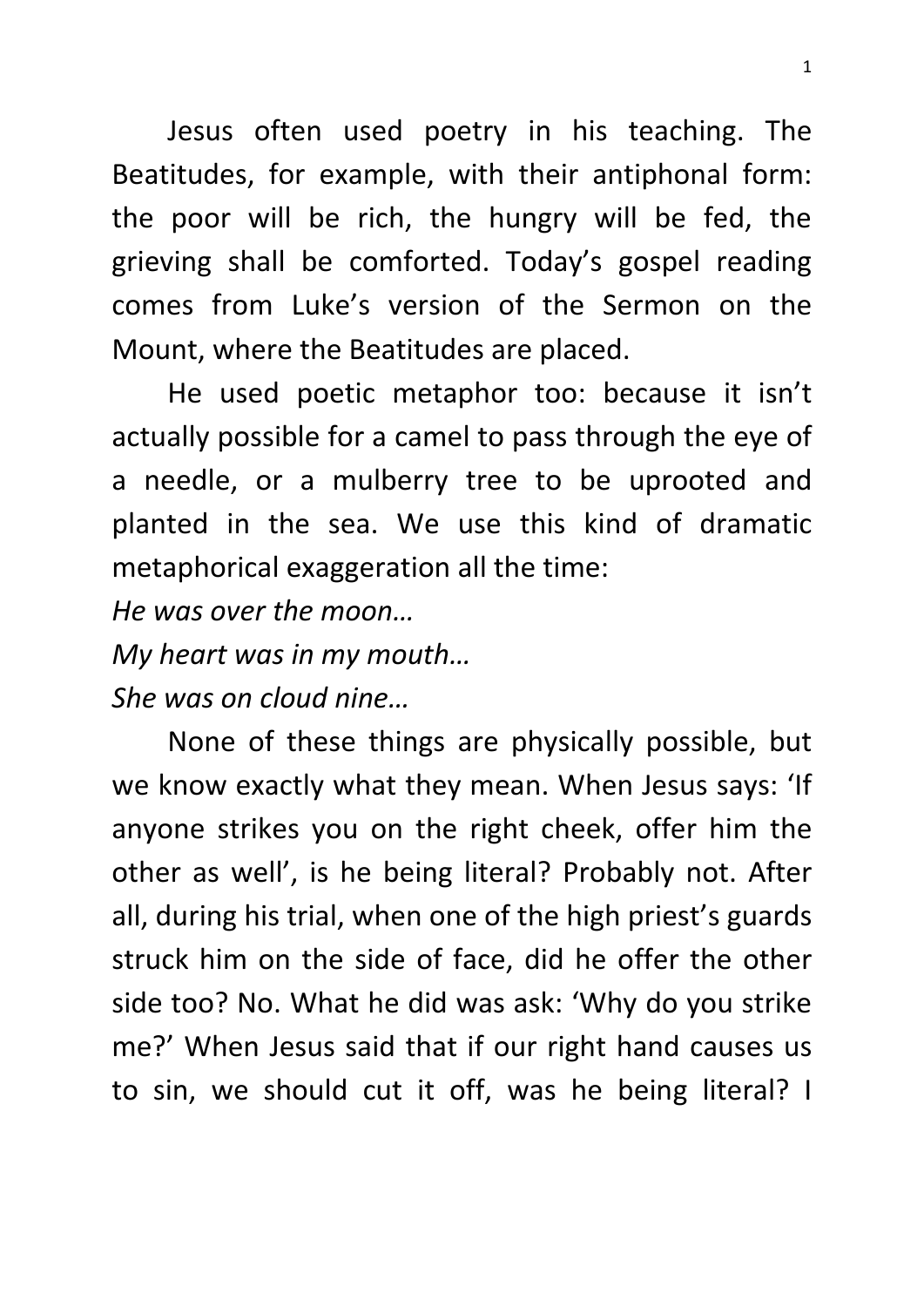certainly hope not – otherwise there wouldn't be many bits of me left.

So we understand that Jesus often used poetic metaphor, poetic license, I guess you could say, to make his point. And his point is that the old traditions are often wrong: for example, an eye for an eye, as Mahatma Gandhi says, just results in the whole world being blind. He uses poetic license to present a new and radical way of looking at things. It is obvious when Jesus speaks literally and concretely: 'love your neighbor as yourself' – there's nothing poetic or metaphorical about that.

In Luke's version of the Sermon on the Mount, he tells us that we must be children of the Most High, 'who himself is kind to the ungrateful and the wicked.' Matthew puts it in a different way, and says that we must be perfect as our heavenly Father is perfect. Now, we might be forgiven for imagining that this perfection means being like a saint in a plaster niche – which would be quite impossible for me… if I tried that, I'd end up more neurotic than I already am. But, thank God, that's not what being perfect means. In both Matthew and Luke, the Lord Jesus tells us that